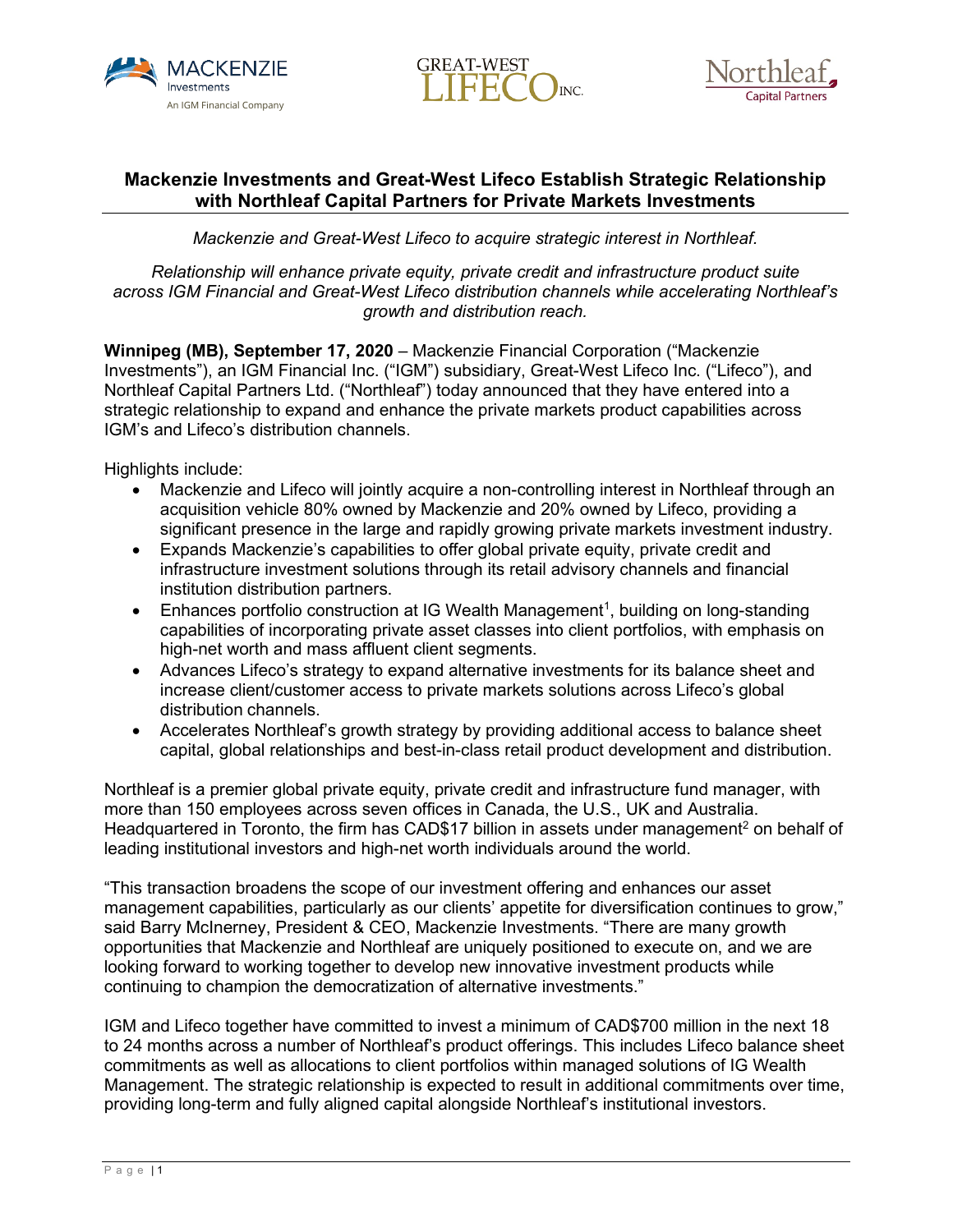"The transaction builds on our strategic relationship with Mackenzie while also advancing our efforts to add alternative investments to the general account and increasing access to private market solutions across our businesses globally," said Paul Mahon, President and Chief Executive Officer, Great-West Lifeco. "Northleaf's leading capabilities in mid-market private equity, private credit and infrastructure equity will complement our existing investment teams, increase our invested asset diversification and provide opportunities for higher returns in our general account, while offering a broader opportunity set of investments for our clients. We look forward to working closely with the Northleaf team on bespoke portfolio construction and private markets investment solutions."

"Today's announcement represents a significant milestone for our firm, investors and team members," said Stuart Waugh, Managing Partner, Northleaf. "The strategic organizational support, wealth management distribution resources and significant fund commitments that IGM and Lifeco are providing will enable us to remain focused on generating best-in-class mid-market private equity, private credit and infrastructure returns. We now have a partner with whom we can participate in the rapidly growing demand for private alternatives from wealth management and high net worth clients. It is a clear vote of confidence in our investment capabilities, team and track record and brings together organizations with shared values and strong cultural alignment."

Under the agreement Northleaf's senior leadership will maintain a 50.1% voting interest in the firm, which will remain employee-controlled and operationally independent and there will be no change in Northleaf's investment decision making or investor relations activities.

The acquisition vehicle owned by Mackenzie and Lifeco will acquire a 49.9% non-controlling voting interest and a 70% economic interest in Northleaf for consideration that includes a payment on closing of CAD\$245 million as well as contingent consideration at the end of five years should the business achieve exceptional growth in performance measures over the period. Mackenzie and Lifeco will have an obligation and right to purchase an additional equity and voting interest in the firm commencing in approximately five years and extending into future periods**.**

The transaction is expected to be accretive to IGM's earnings in 2021.

Closing of the transaction remains subject to certain closing conditions and customary purchase price adjustments, including regulatory approvals, and is expected to occur during the fourth quarter of 2020.

IGM and Lifeco are associated, being members of the Power Group of Companies; IGM's Related Party and Conduct Review Committee and Lifeco's Conduct Review Committee, each comprised of independent directors, reviewed and approved the terms of the transaction.

Blake, Cassels & Graydon LLP served as external legal counsel and Broadhaven Capital Partners, LLC acted as financial advisor to IGM. Davies Ward Phillips & Vineberg LLP served as external legal counsel, Colchester Partners LLC acted as financial advisor and Provident Communications acted as communications advisor to Northleaf.

<sup>1</sup>an IGM subsidiary





<sup>2</sup>reflects commitments since inception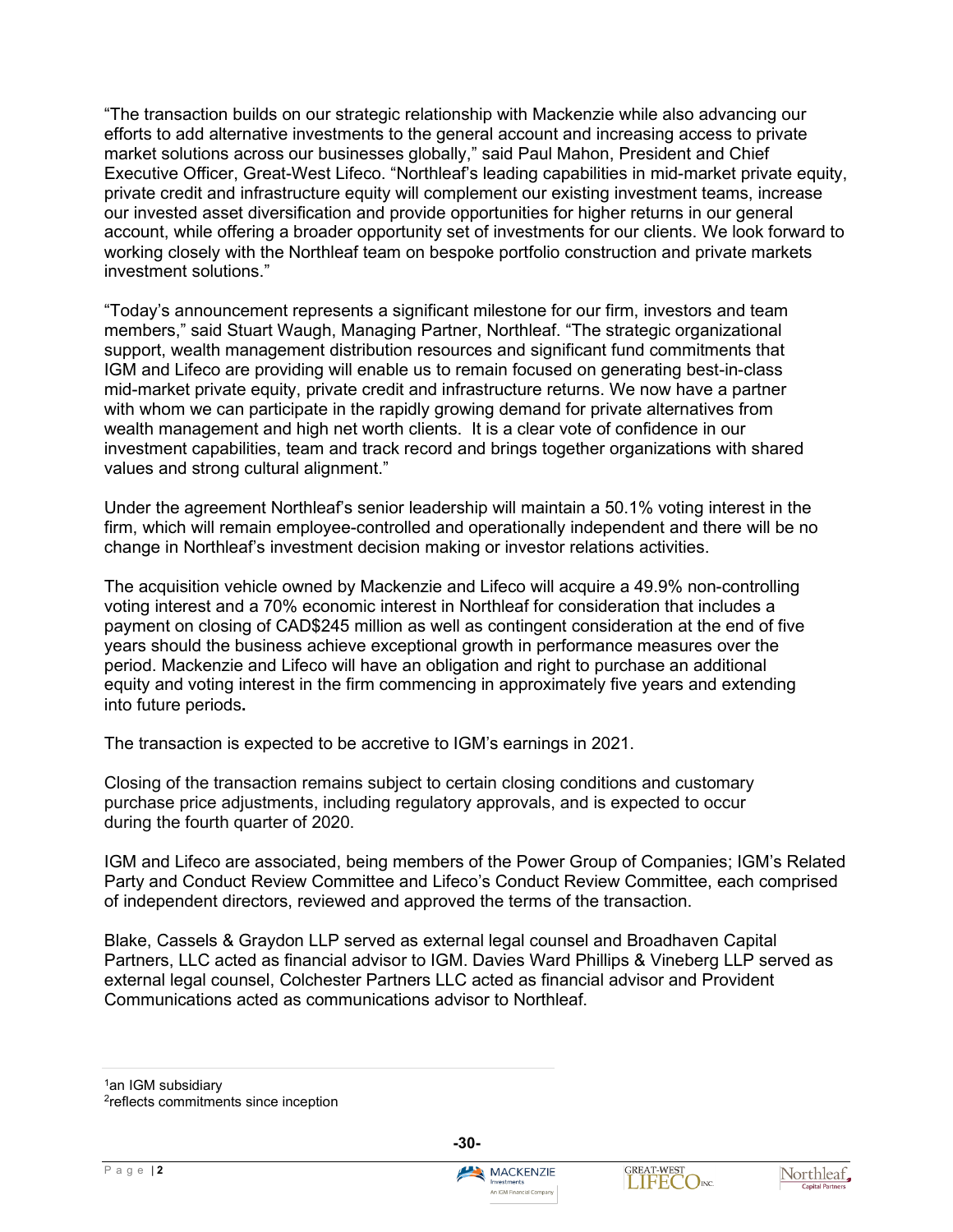### **IGM Financial**

IGM Financial Inc. (TSX:IGM) is one of Canada's leading diversified wealth and asset management companies with approximately \$173 billion in total assets under management at August 31, 2020. The company provides a broad range of financial and investment planning services to help more than two million Canadians meet their financial goals. Its activities are carried out principally through IG Wealth Management, Mackenzie Investments and Investment Planning Counsel. For more information, visit [igmfinancial.com.](https://www.igmfinancial.com/en)

#### **Mackenzie Investments**

Mackenzie Investments ("Mackenzie") is a leading investment management firm with \$147 billion in assets under management as of August 31, 2020. Mackenzie provides investment solutions and related services to more than one million retail and institutional clients through multiple distribution channels. Founded in 1967, Mackenzie is a global asset manager with offices across Canada as well as in Boston, Dublin, London, Hong Kong and Beijing. Mackenzie is a member of IGM Financial Inc. (TSX: IGM), one of Canada's premier financial services companies with approximately \$173 billion in total assets under management as of August 31, 2020. For more information, visit [mackenzieinvestments.com](https://can01.safelinks.protection.outlook.com/?url=https%3A%2F%2Fwww.mackenzieinvestments.com%2F&data=02%7C01%7CMichelle.McDonald%40ig.ca%7C3a119c7c7b6b48b9d06c08d85652d44a%7Cdc411c631f524491bb51c4d215a1de23%7C0%7C0%7C637354261044473159&sdata=cY9cdYLVku4UkycZT3qt1B%2FEhjdSuu%2F7kNFzLwwjgO0%3D&reserved=0)

### **Great-West Lifeco Inc.**

Great-West Lifeco is an international financial services holding company with interests in life insurance, health insurance, retirement and investment services, asset management and reinsurance businesses. Great-West Lifeco operates in Canada, the United States and Europe under the brands Canada Life, Empower Retirement, Putnam Investments, and Irish Life. At the end of 2019, Great-West Lifeco's companies had approximately 24,000 employees, 197,000 advisor relationships, and thousands of distribution partners – all serving its more than 31 million customer relationships across these regions. Great-West Lifeco and its companies have approximately \$1.7 trillion in consolidated assets under administration as at June 30, 2020 and are members of the Power Corporation group of companies. Great-West Lifeco trades on the Toronto Stock Exchange (TSX) under the ticker symbol GWO. To learn more, visit [greatwestlifeco.com](http://www.greatwestlifeco.com/). 

### **Northleaf Capital Partners**

Northleaf Capital Partners is an independent global private markets investment firm with CAD\$17 billion (US\$14 billion) in private equity, private credit and infrastructure commitments under management on behalf of public, corporate and multi-employer pension plans, endowments, foundations, financial institutions, family offices and high net worth individuals. Northleaf's 150 person team, located in Toronto, Montreal, London, New York, Chicago, Menlo Park and Melbourne, is focused exclusively on sourcing, evaluating and managing private markets investments globally. Northleaf's portfolio includes more than 400 active investments in 35 countries, with a focus on mid-market companies and assets. For more information on Northleaf, please visit [northleafcapital.com.](http://northleafcapital.com/)

### **For IGM Financial/Mackenzie:**

**Media Inquiries** Nini Krishnappa [Nini.krishnappa@igmfinancial.com](mailto:Nini.krishnappa@igmfinancial.com) 647-828-2553

**Investor Relations** Keith Potter [Keith.potter@igmfinancial.com](mailto:Keith.potter@igmfinancial.com) 204-955-2404







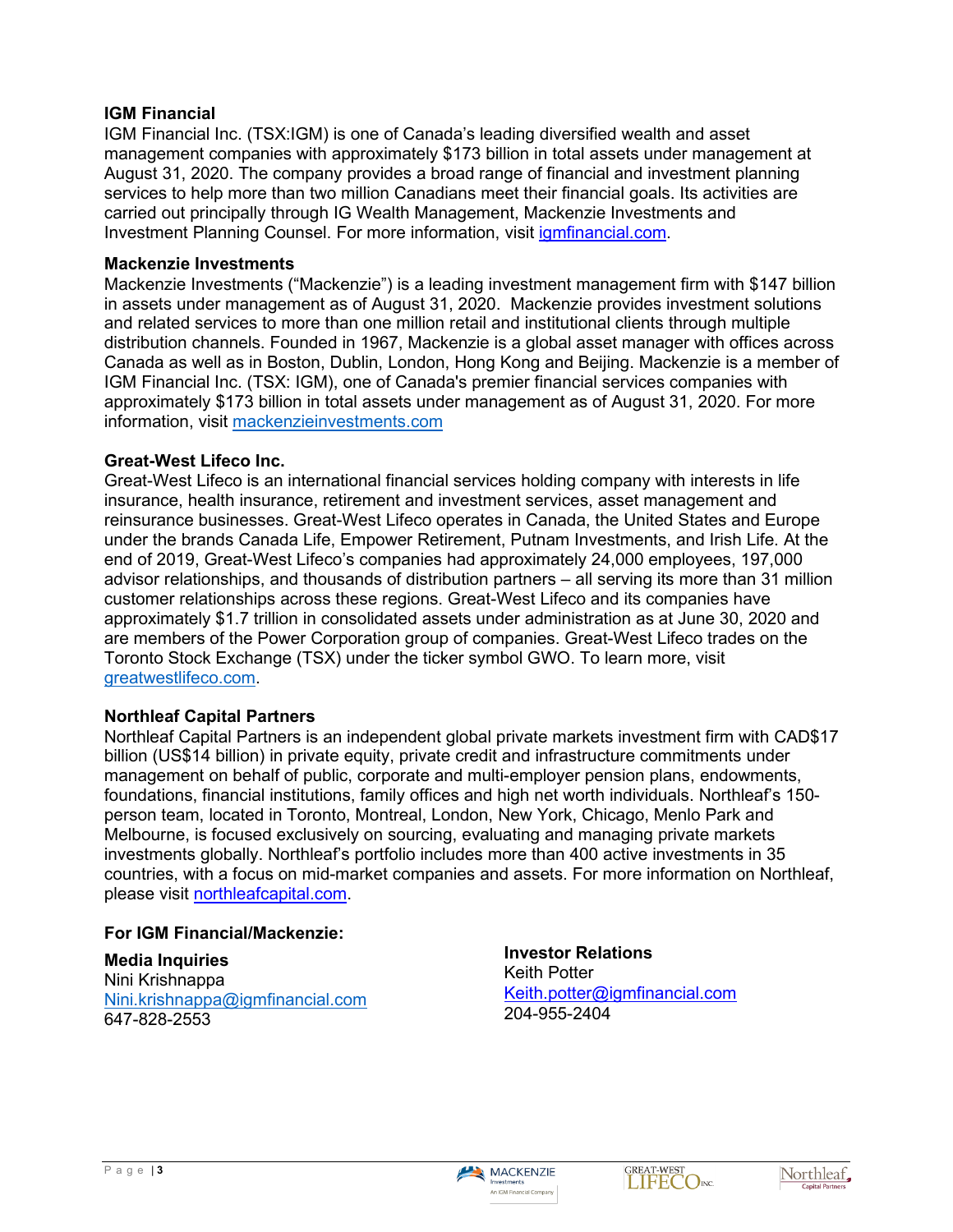### **For Great-West Lifeco:**

**Media Relations** Liz Kulyk [media.relations@canadalife.com](mailto:media.relations@canadalife.com) 204-391-8515

**Investor Relations** Deirdre Neary [deirdre.neary@canadalife.com](mailto:deirdre.neary@canadalife.com) 647-328-2134

## **For Northleaf Capital Partners:**

**Media Relations** Woitek Dabrowski [wojtek@providentcomms.com](mailto:wojtek@providentcomms.com) 647-825-5009

# **Investor Relations**

Nadine Cannata [nadine.cannata@northleafcapital.com](mailto:nadine.cannata@northleafcapital.com) 416-616-4259

### *Forward-Looking Statements*

*Certain statements in this Release, other than statements of historical fact, are forward-looking statements based on certain assumptions and reflect IGM's and Lifeco's current expectations. Forwardlooking statements are provided to assist the reader in understanding management's current expectations regarding the Transaction and its effect on IGM and Lifeco and their respective management's plans relating to the future. Readers are cautioned that such statements may not be appropriate for other purposes.*

*These statements may include, without limitation, statements regarding the anticipated benefits of the transaction to each of Mackenzie and Lifeco (including the acceleration of Northleaf's growth strategy, the creation of value for IGM/Mackenzie and Lifeco and their respective clients and investors and the complementing of Lifeco's existing investment teams, increasing of its invested asset diversification and providing of opportunities for higher returns in its general account), the provision of additional commitments from the operating subsidiaries of IGM and Lifeco, the expected accretion to IGM's earnings, and the timing of the completion of the transaction. Forward-looking statements include statements that are predictive in nature, depend upon or refer to future events or conditions, or include words such as "expects", "anticipates", "plans", "believes", "estimates", "seeks", "intends", "targets", "projects", "forecasts" or negative versions thereof and other similar expressions, or future or conditional verbs such as "may", "will", "should", "would" and "could"*

*This information is based upon certain material factors or assumptions that were applied in drawing a conclusion or making a forecast or projection as reflected in the forward-looking statements, including the perception of historical trends, current conditions and expected future developments, as well as other factors that are believed to be appropriate in the circumstances. While IGM and Lifeco consider these assumptions to be reasonable based on information currently available to management, they may prove to be incorrect.*

*By its nature, this information is subject to inherent risks and uncertainties that may be general or specific and which give rise to the possibility that expectations, forecasts, predictions, projections or conclusions will not prove to be accurate, that assumptions may not be correct and that objectives, strategic goals and priorities will not be achieved.*

*A variety of material factors, many of which are beyond IGM's, Lifeco's and their respective subsidiaries' control, affect the operations, performance and results of IGM, Lifeco and their respective subsidiaries, and their respective businesses, and could cause actual results to differ materially from current expectations of estimated or anticipated events or results. These factors include, but are not limited to: the impact or unanticipated impact of general economic, political and market factors in North America and internationally, interest and foreign exchange rates, global equity and capital markets, management of market liquidity and funding risks, changes in accounting policies and methods used to report financial condition (including uncertainties associated with critical accounting assumptions and estimates), the effect of applying future accounting changes, operational and reputational risks, business competition, technological change,*